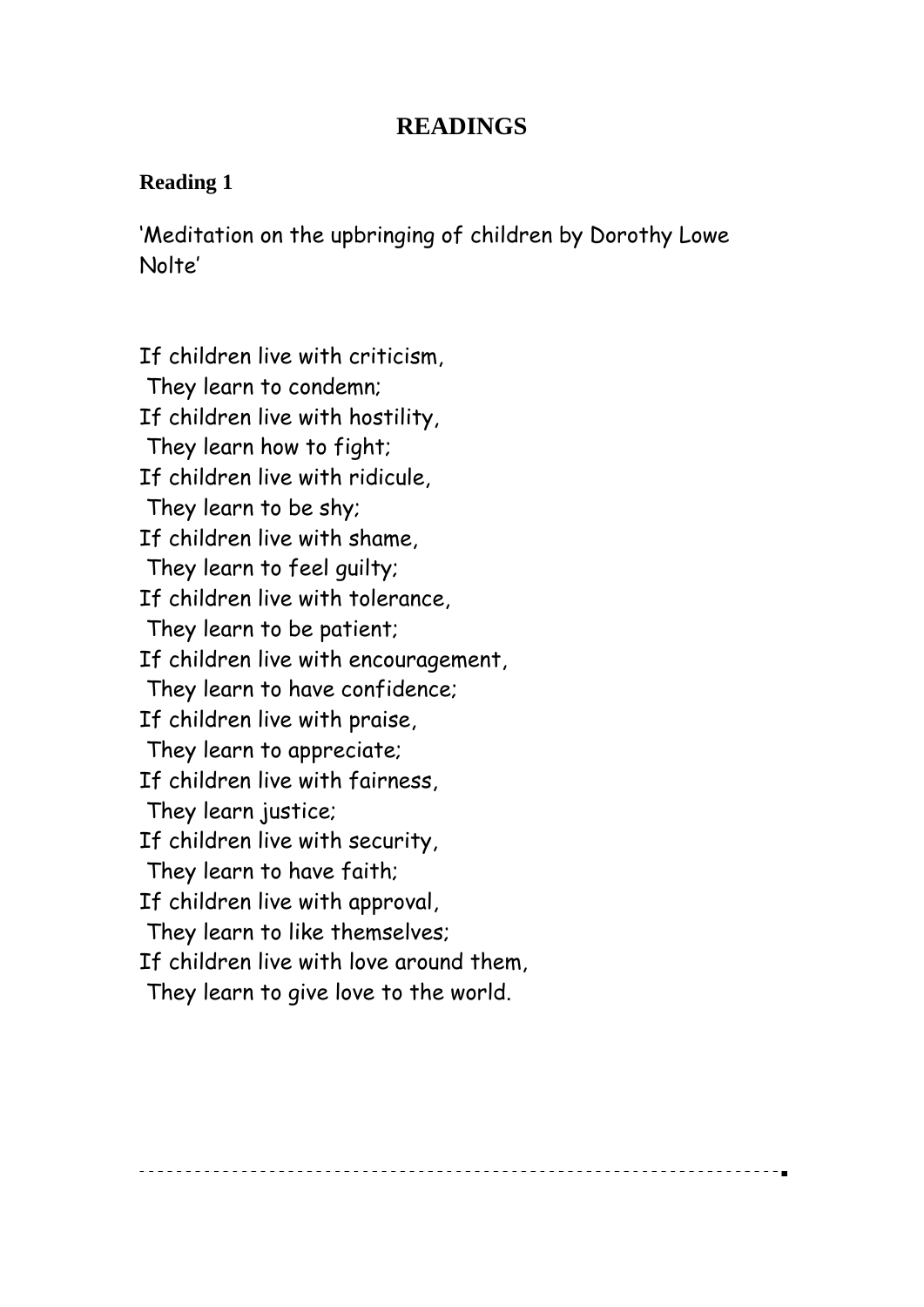# 'A Celtic Blessing'

May the strength of the wind and the light of the sun, The softness of the rain and the mystery of the moon Reach you and fill you. May beauty delight you and happiness uplift you, May wonder fulfil you and love surround you. May your step be steady and your arm be strong. May your heart be peaceful and your word be true. May you seek to learn, may you learn to live, May you live to love, and may you love- always.

## **Reading 3**

Love is not looking at one another and saying 'you're wonderful' There are times when we are anything but wonderful.

Love is looking out in the same direction. It is linking our strengths to pull a common load. It is pushing together towards the far horizons hand in hand.

Love is knowing when our strength falters, we can borrow the strength of someone who cares.

Love is a strange awareness that our sorrows will be shared and made lighter by sharing;

That joys will be enriched and multiplied by the joy of another. Love is knowing someone else cares that we are not alone in life.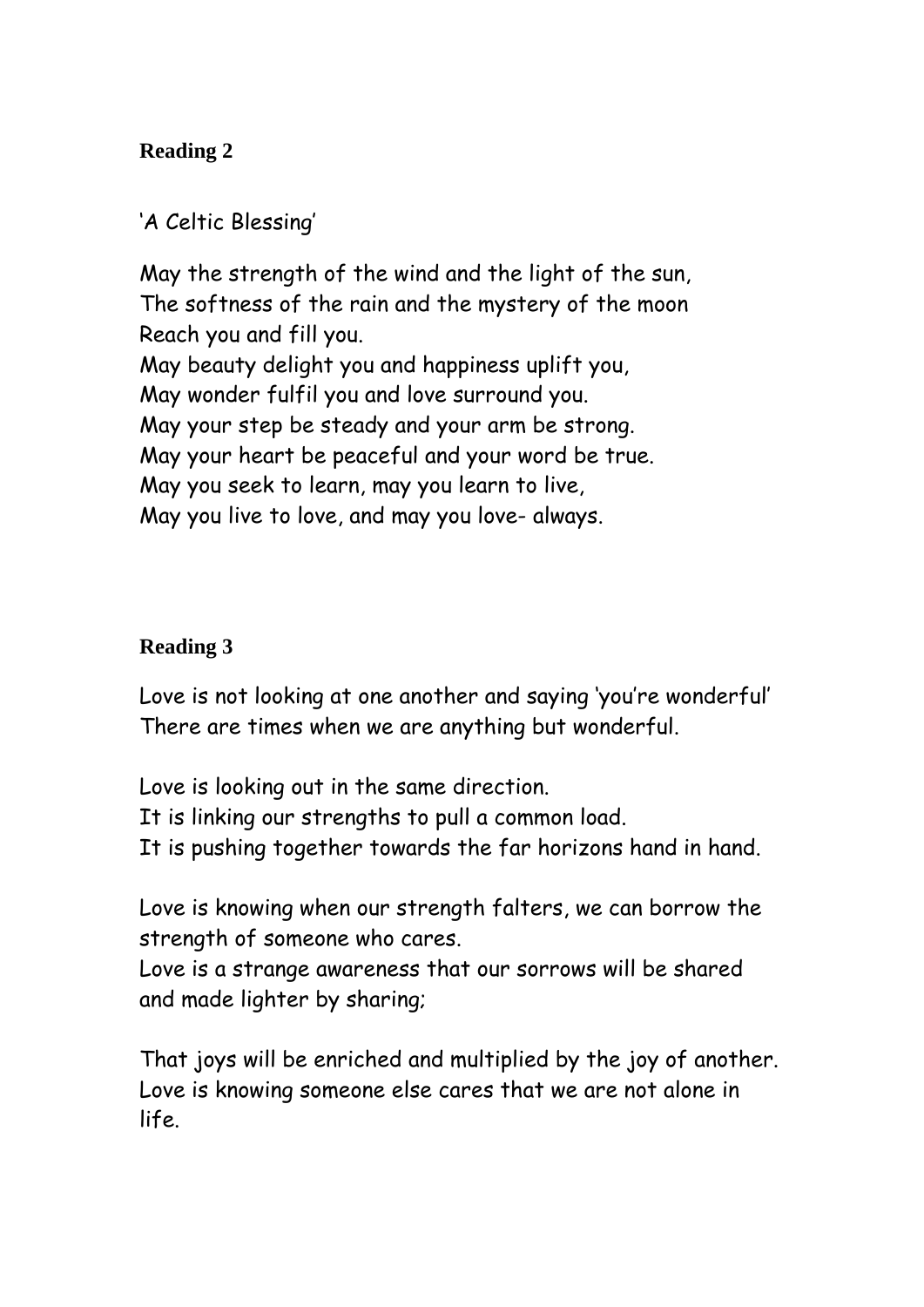The more you laugh, the less you fret.

The more you do unselfishly,

The more you live abundantly.

The more of everything you share,

The more you'll always have to spare.

The more you love, the more you'll find

That life is good and friends are kind.

For only that we give away

Enriches us from day to day.

Together for always.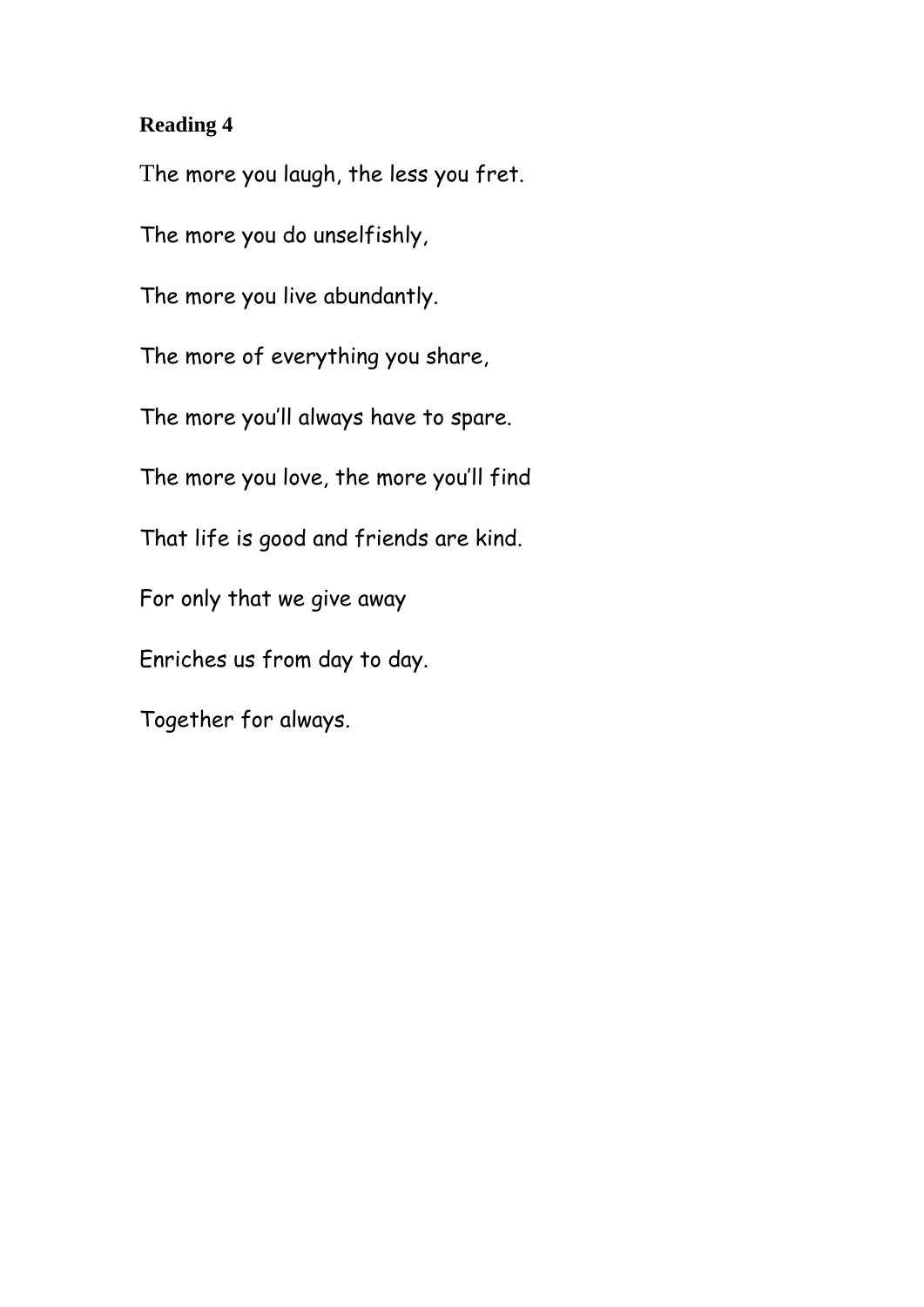Just -- short months ago, I made my big debut.

So now I'd like to celebrate, My 1st birthday with you.

My little hands play patty-cake, They peek –a –boo and wave.

They catch me while I learn to walk, And splash me as I bathe.

They hold your fingers tightly, And touch your heart so deep.

My little hands reach out to you, For hugs before I sleep.

My little hands are tiny now, But yours will serve to guide me.

And when I'm grown I'll still reach out, And know you're right beside me.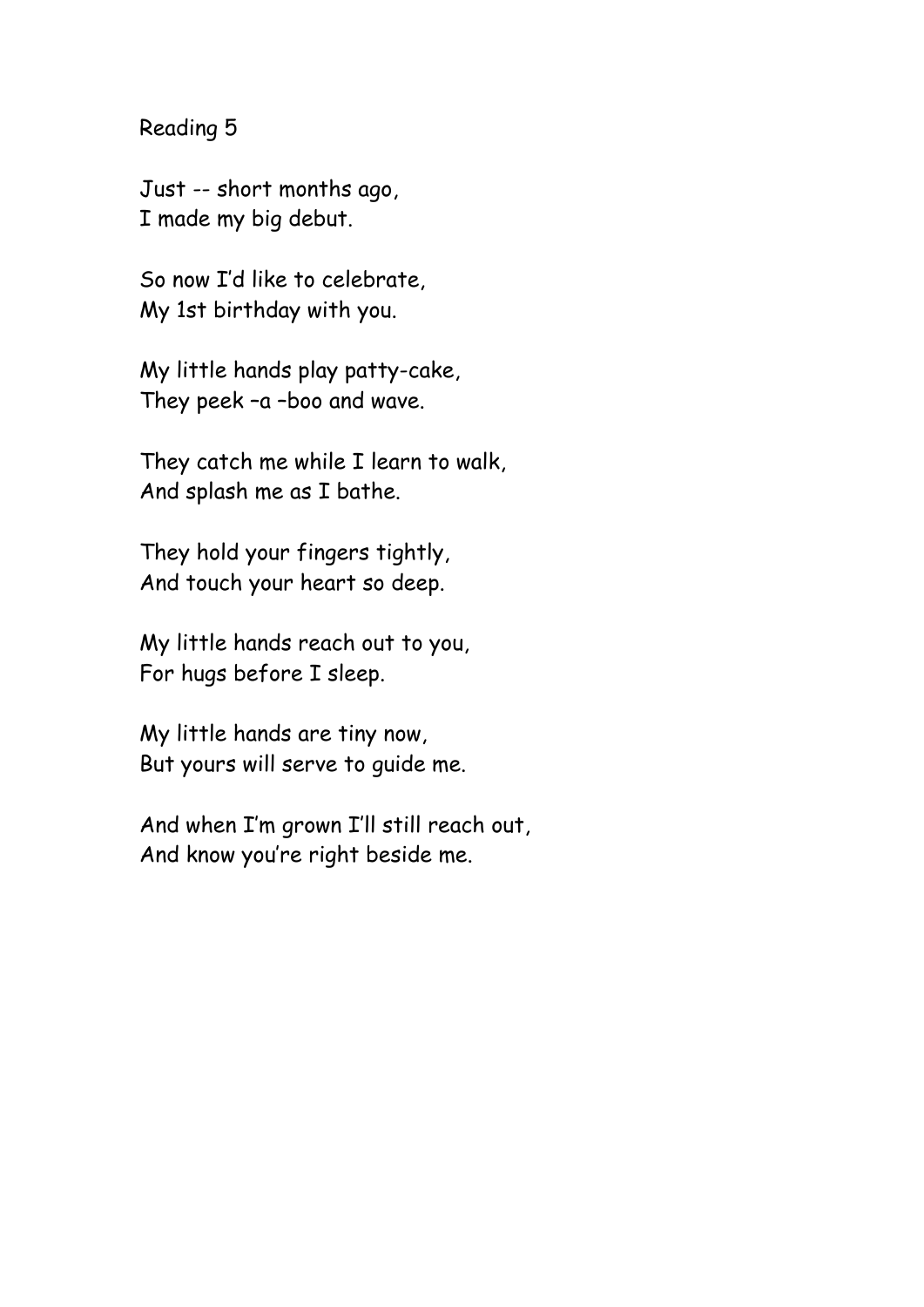We loved you from the very start, You stole our breath, embraced our hearts.

Our life has just begun, You're part of us my little one.

As mother with child each day you grew, Our minds were filled with thoughts of you.

We'd dream of the things we'd like to share, Like late night bottles and Teddy Bears.

Like first steps and skinned knees, Like bedtime stories and ABC'S.

We thought of things you'd want to know, Like how birds fly and flowers grow.

We thought of lessons we'd need to share, Like standing tall and playing fair.

When we first saw your precious face, We knew your life would be touched with grace.

We thanked the angels from above, And promised you un-ending love.

Each night we lay you down to sleep, We gently kiss your head and cheek.

We count your little fingers and toes, We memorize your eyes and nose.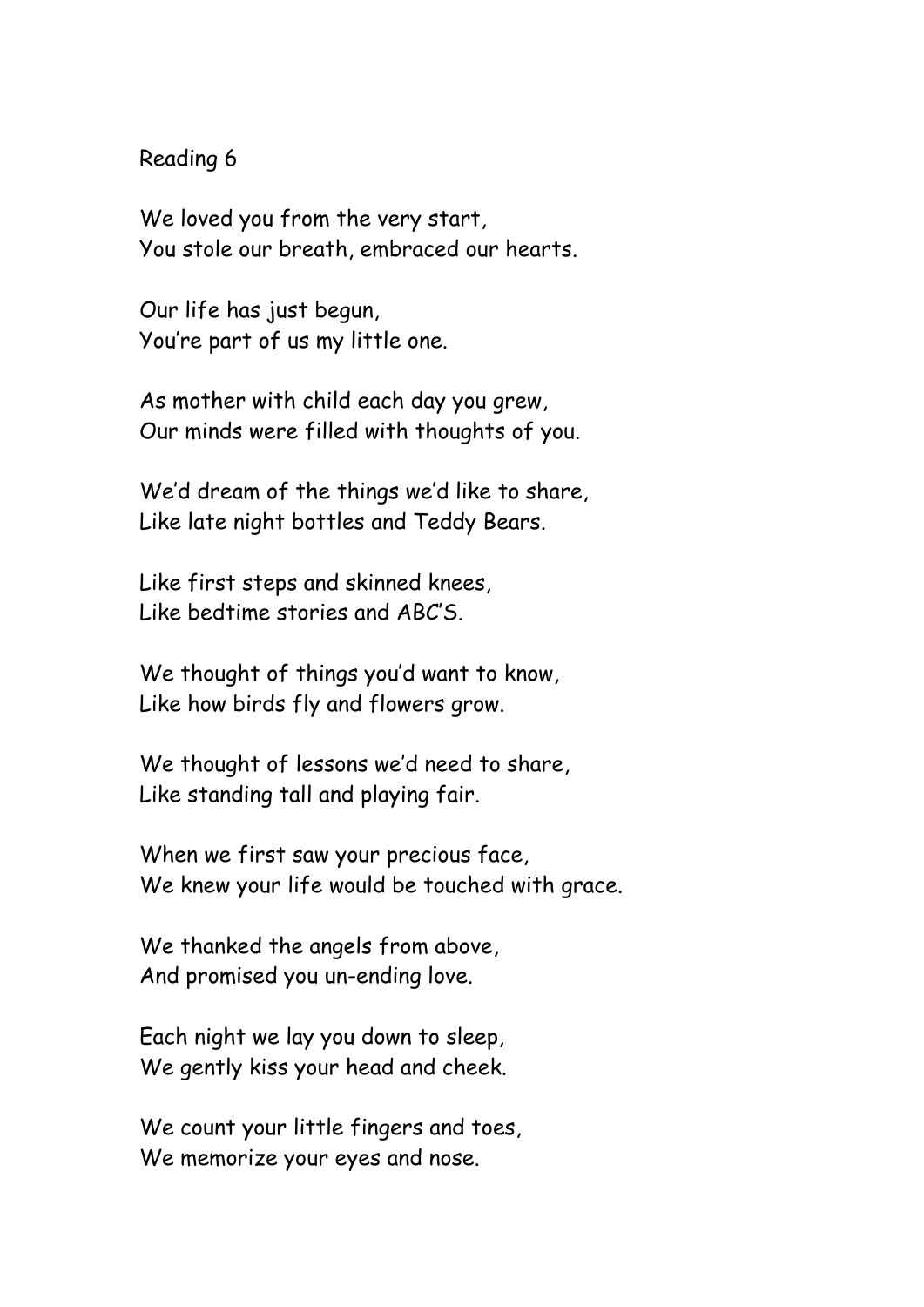We linger at the nursery door, Each day we realise we love you more.

Through misty eyes, we dim the light, And whisper, "we love you" every night.

We loved you from the very start, You stole our breath, embraced our hearts.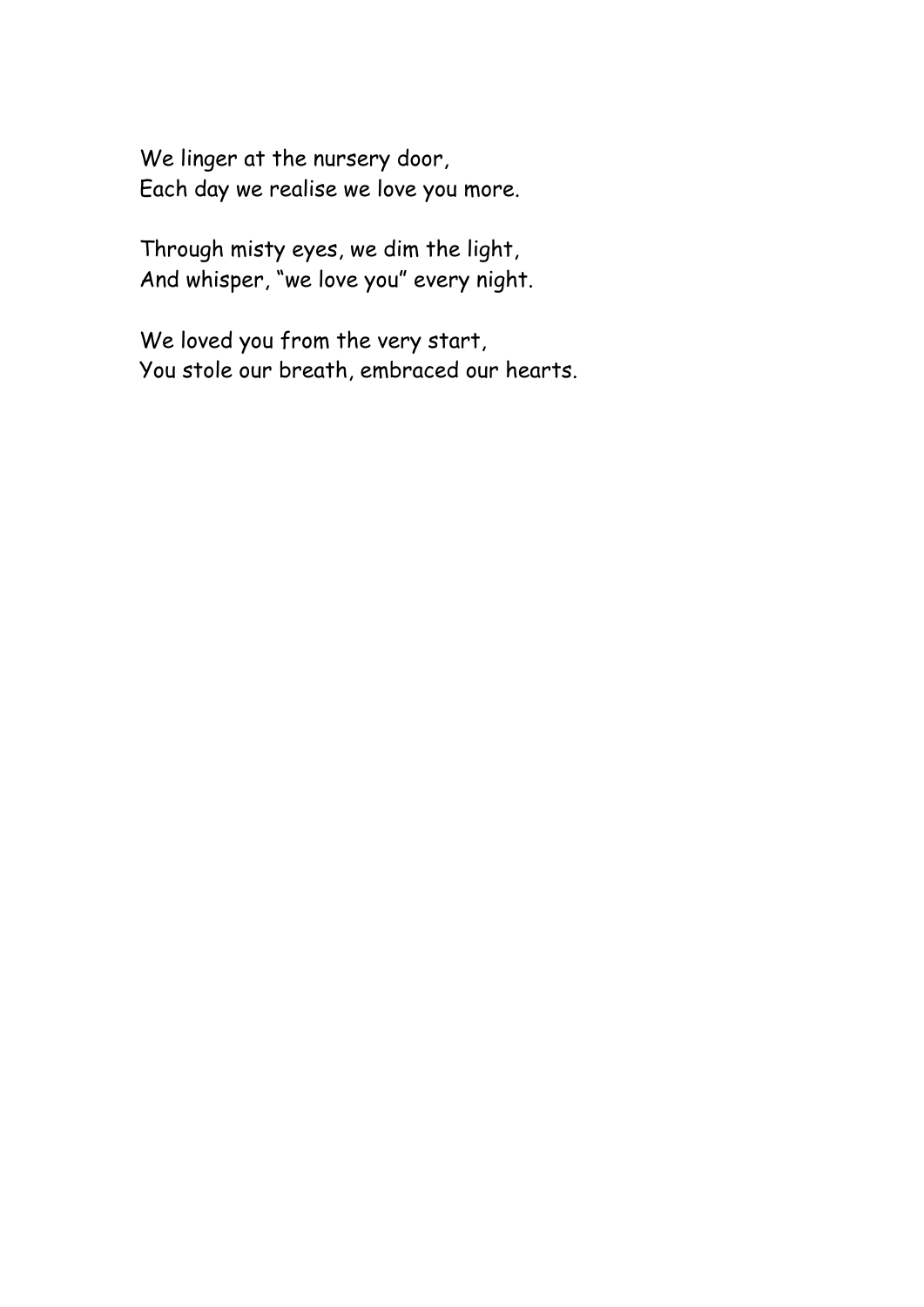Desiderata (By Max Ehrmann).

Go placidly amid the noise and haste, And remember what peace there may be in silence. As far as possible without surrender, Be on good terms with all persons. Speak your truth quietly and clearly: And listen to others, Even the dull and ignorant: They too have their story.

Avoid loud and aggressive persons, They are vexations to the spirit. If you compare yourself with others, You may become vain and bitter: For always there will be greater and lesser persons than yourself. Enjoy your achievements as well as your plans.

Keep interested in your own career, however humble: It is a real possession in the changing fortunes of time. Exercise caution in business affairs: For the world is full of trickery. But let this not blind you to what virtue there is: Many persons strive for high ideals: And everywhere life is full of heroism.

Be yourself. Especially, do not feign affection. Neither be cynical about love: For in the face of all aridity and disenchantment, It is as perennial as the grass.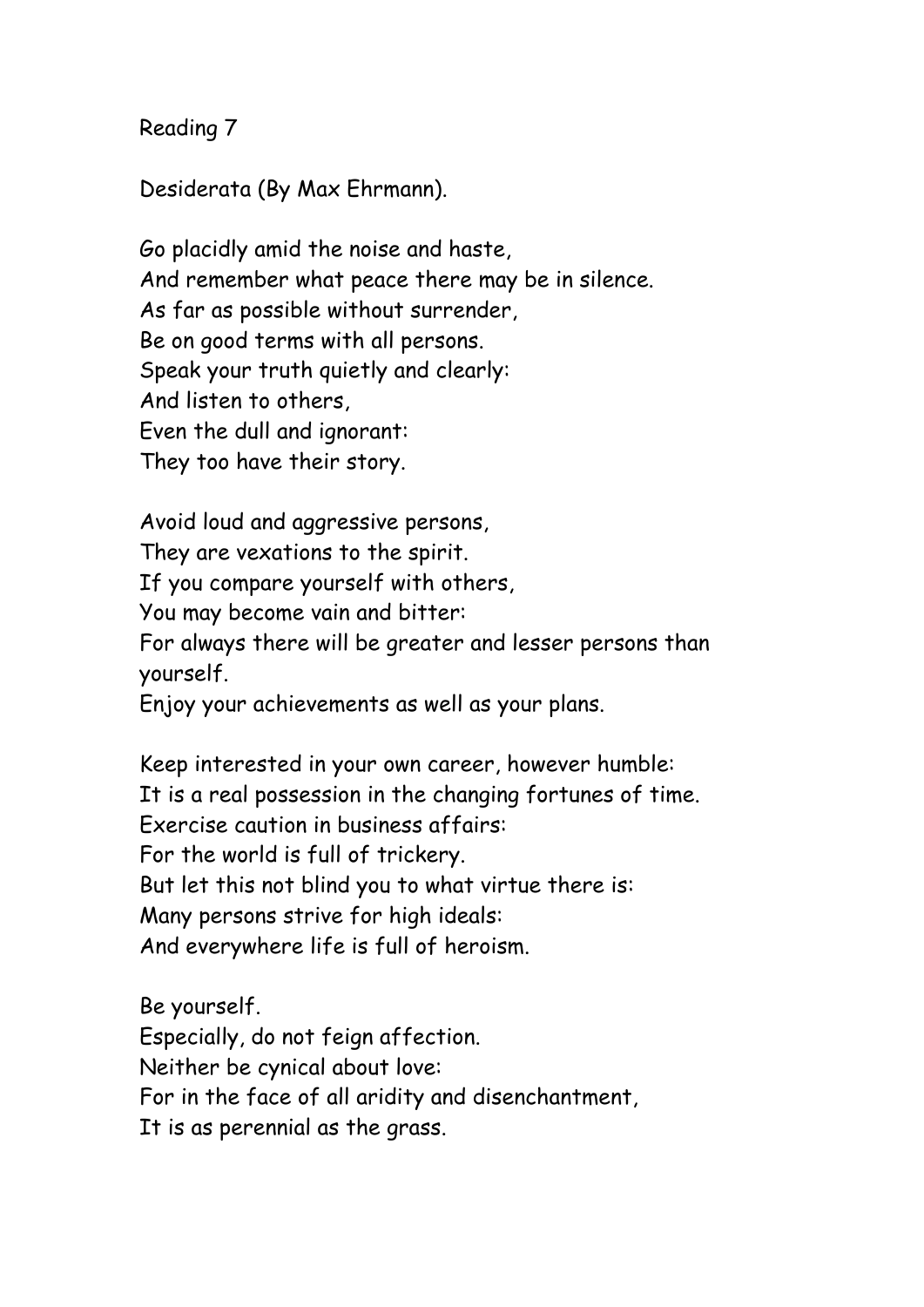Take kindly the counsel of the years, Gracefully surrendering the things of youth. Nurture strength of spirit to shield you in sudden misfortune. But do not distress yourself with dark imaginings. Many fears are born of fatigue and loneliness. Beyond a wholesome discipline, Be gentle with yourself.

You are a child of the universe, No less than the trees and the stars. You have a right to be here. And whether or not it is clear to you, No doubt the universe is unfolding as it should.

Therefore be at peace with God, Whatever you conceive him to be. And whatever your labours and aspirations, In the noisy confusion of life keep peace with your soul.

With all its sham and drudgery, and broken dreams, It is a beautiful world. Be cheerful. Strive to be happy.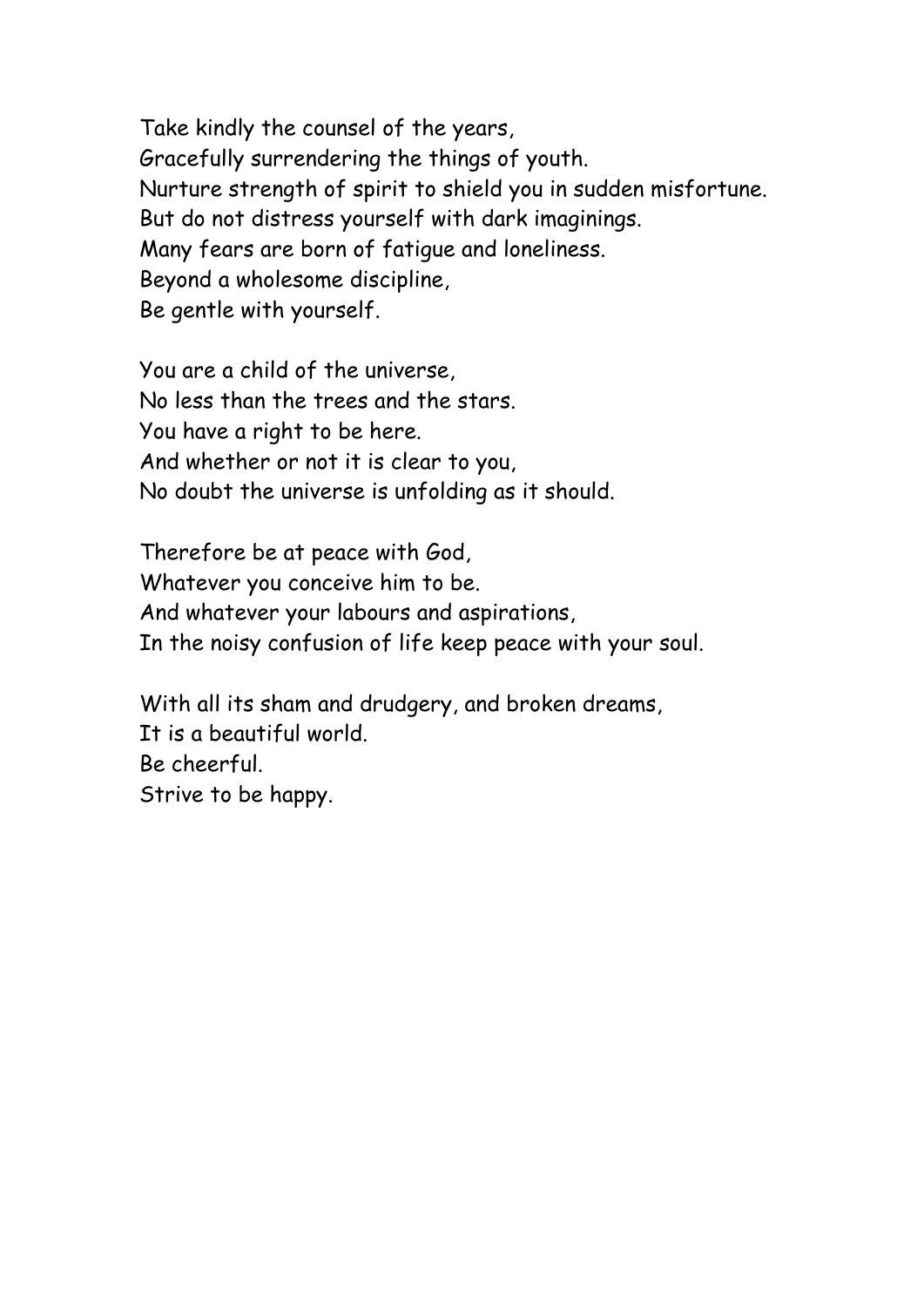'Night night mummy; see you later'

At seven o'clock every evening my mum tucks me up in my bed. I'm nice and snug in my 'jamas, beside me my faithful old ted.

I always nod off very quickly – before mum has turned out the light, but when it's her bedtime much later, well then I wake up for the night.

For there's no time of day I like better, than the hours between midnight and three.

For mum hasn't got any housework and can give her attention to me.

And when I start yelling and shouting, mum knows that she has to be quick, For the night that she leaves me to grizzle, is the night I decide to be sick.

But mum can't mind in the slightest at being my playmate 'till two-

She'd normally spend this time sleeping, for she's nothing much better to do.

Some nights she mixes a cocktail from the bottles she keeps on the shelf,

Which sometimes she gives me to swallow – and sometimes she gulps down herself!

And if in the morning I'm sleepy and feel in need of a perk, I can have forty winks in my pushchair while mummy gets on with her work.